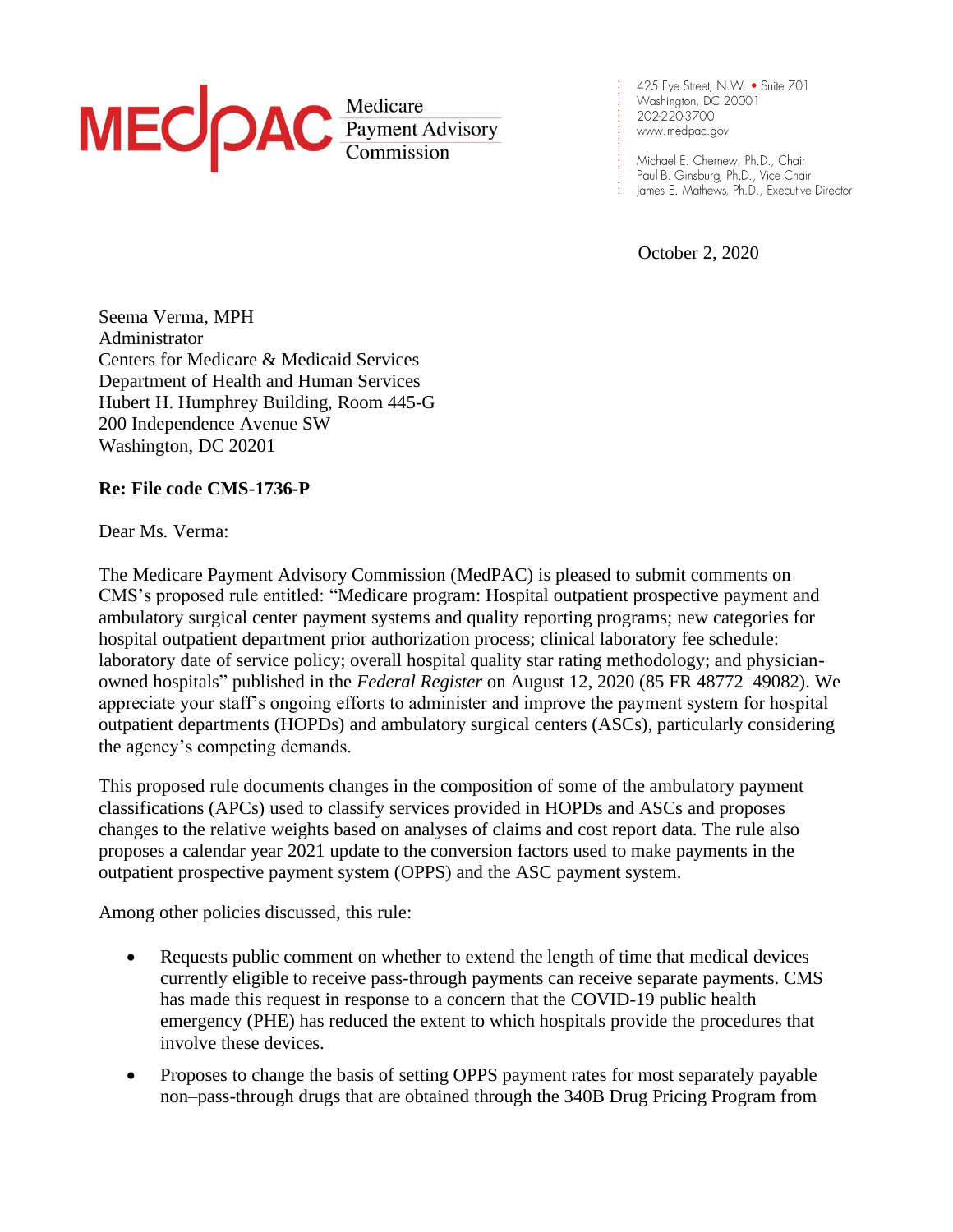> ASP – 22.5 percent to ASP – 28.7 percent. Payment rates for separately payable non–passthrough drugs that are obtained outside the 340B program would continue to be based on ASP + 6 percent. In addition, rural sole community hospitals, children's hospitals, and the 11 PPS-exempt cancer hospitals would be exempt and would be paid for all drugs at a rate of  $ASP + 6$  percent.

- Proposes to phase out the inpatient-only (IPO) list, which is a list of services that can be provided to Medicare beneficiaries only on an inpatient basis, and, therefore, cannot be provided to Medicare beneficiaries in HOPDs or ASCs. The phaseout of the IPO list would begin on January 1, 2021, and end on January 1, 2024. CMS also proposes that the first year of the phaseout would involve removing only musculoskeletal services from the IPO list.
- Proposes to permanently change the minimum required level of physician supervision of nonsurgical extended duration therapeutic services (NSEDTS) provided in HOPDs from direct supervision to general supervision. CMS has already reduced the required level of supervision for these services to general supervision for the duration of the COVID-19 PHE.
- Proposes to allow direct supervision of pulmonary rehabilitation services, cardiac rehabilitation services, and interactive cardiac rehabilitation services using interactive telecommunications technology. CMS has already allowed this type of physician supervision for the duration of the COVID-19 PHE.
- Proposes two alternatives for modifying the approach for adding surgical procedures to the ASC covered procedures list (CPL)—a nomination process and a revision of the regulatory requirements at 42 CFR 416.166. CMS proposes to implement only one of these alternatives, and the agency seeks public comment as to which should be adopted.
- Proposes to require prior authorization of services in two categories—cervical fusion with disc removal and implanting spinal neurostimulators—before coverage under the OPPS is approved.

We focus our comments on the topics listed above.

# **Extend the length of time devices can be eligible for pass-through payments in response to the public health emergency**

The purpose of the policy for pass-through payment for medical devices is to ensure hospitals receive adequate payment when using innovative new devices while CMS collects the data necessary to incorporate the cost of those devices into the payment rates of the associated procedures. By statute, pass-through payments for devices can be made for a period of two to three years.

In response to the COVID-19 PHE, CMS has received inquiries from stakeholders about possible adjustments to the pass-through payments. According to these stakeholders, the PHE has resulted in reduced use of the pass-through devices. The stakeholders argue that this reduced use will result in fewer claims that list these devices, which will hinder CMS's ability to calculate appropriate payment rates for services that involve these devices.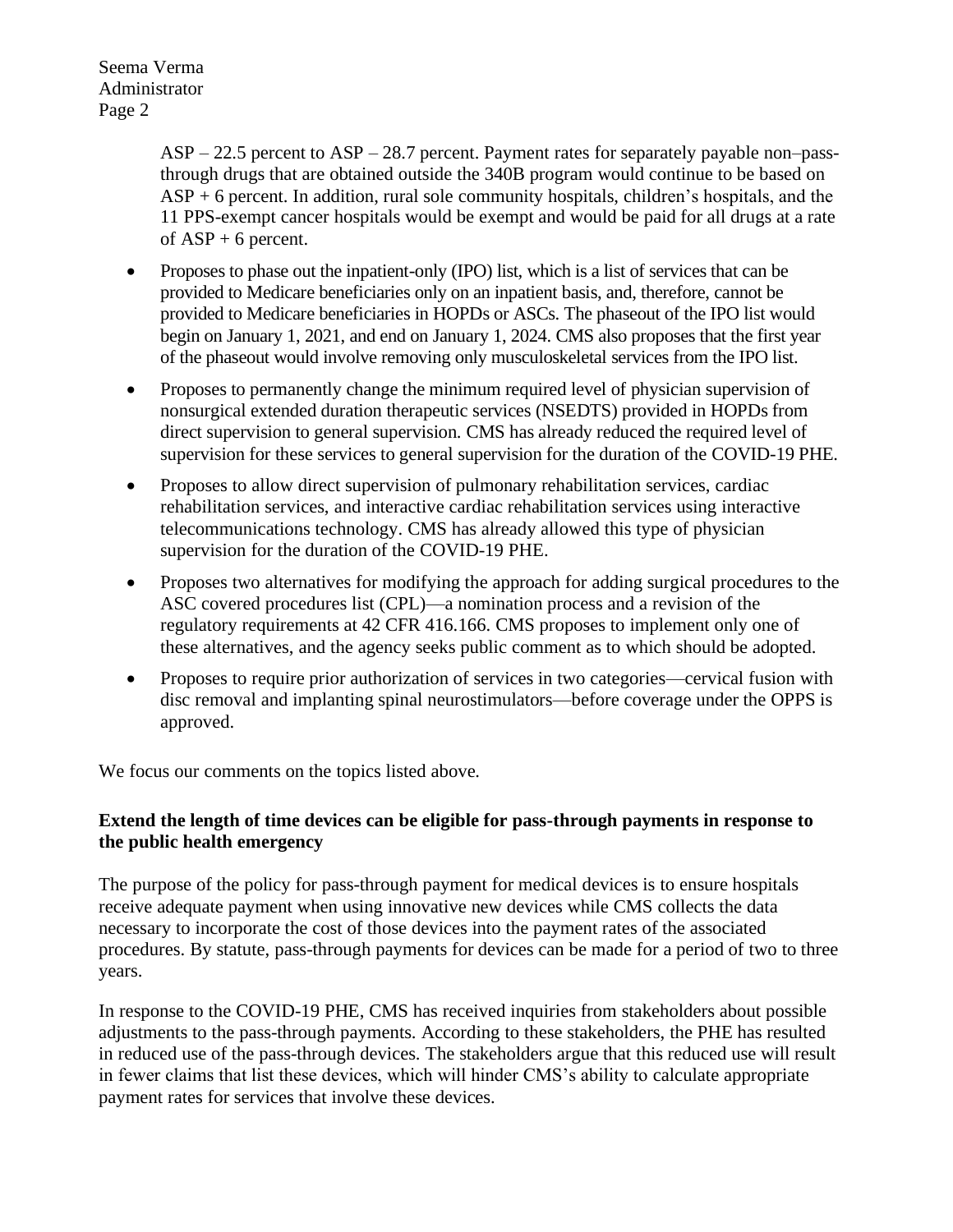In response to the stakeholders' inquiries, CMS is requesting public comment on whether the agency should use its equitable adjustment authority under section  $1833(t)(2)(E)$  of the Social Security Act to provide separate payment for pass-through devices for some period of time after their pass-through status ends to account for the reduced use of the devices during the PHE.

### *Comment*

The Commission does not support this proposed extension of pass-through payments for devices, largely because empirical evidence indicates the COVID-19 PHE resulted in only a brief reduction in HOPD services. In particular, preliminary Medicare 2020 claims suggest a substantial decline in April followed by a strong rebound in volume in May and June. For example, based on preliminary claims data, in January 2020 there were approximately 4,000 Medicare-covered hip replacements in hospitals each week, with another 1,000 hip replacements per week in ASCs. Hip replacements in hospitals fell to about 1,000 per week by the middle of April (a 75 percent decline) but rebounded to over 2,000 per week in May and over 3,000 per week in June. Adding together hospital and ASC hip replacement volume (which appears to have increased slightly), it appears that Medicare hip replacement volume almost completely recovered to approximately 5,000 cases per week by the middle of June (MedPAC analysis of preliminary Medicare claims data). Therefore, concerns that reduced use during the PHE will hinder CMS's ability to calculate appropriate payment rates for services that involve the devices in question seem unwarranted. Indeed, volume recovery appears to have been so complete that CMS should have enough data to calculate accurate payments even if the data collected during the early months of the PHE are determined to yield biased estimates and are excluded from the final calculations. Based on this general recovery of hospital volume, the Commission contends that CMS should maintain Medicare program integrity and not implement this proposed policy change.

# **Setting payment rates for separately payable non–pass-through drugs obtained through the 340B Drug Pricing Program based on survey data**

The 340B Drug Pricing Program allows some hospitals and other health care providers (covered entities) to purchase "covered outpatient drugs" at discounted prices from drug manufacturers. Covered outpatient drugs include prescribed drugs and biologics other than vaccines. The 340B discounts for these covered drugs are substantial. According to the Health Resources and Services Administration (HRSA)—which administers the 340B program—the intent of the 340B program is to allow the covered entities to stretch scarce federal resources as far as possible to provide more care to more patients.

Before CY 2018, CMS set the payment rate for most separately payable non–pass-through drugs including drugs obtained through the 340B program—on the basis of each drug's average sales price plus six percent ( $ASP + 6$  percent). For CY 2018 through CY 2020, CMS established a policy of paying ASP – 22.5 percent for non–pass-through separately payable drugs that are obtained through the 340B Drug Pricing Program. Separately payable drugs that are not obtained through the 340B program continue to have payment rates set at  $ASP + 6$  percent. CMS's rationale for this policy was to set drug payment rates that better align with the hospital acquisition costs.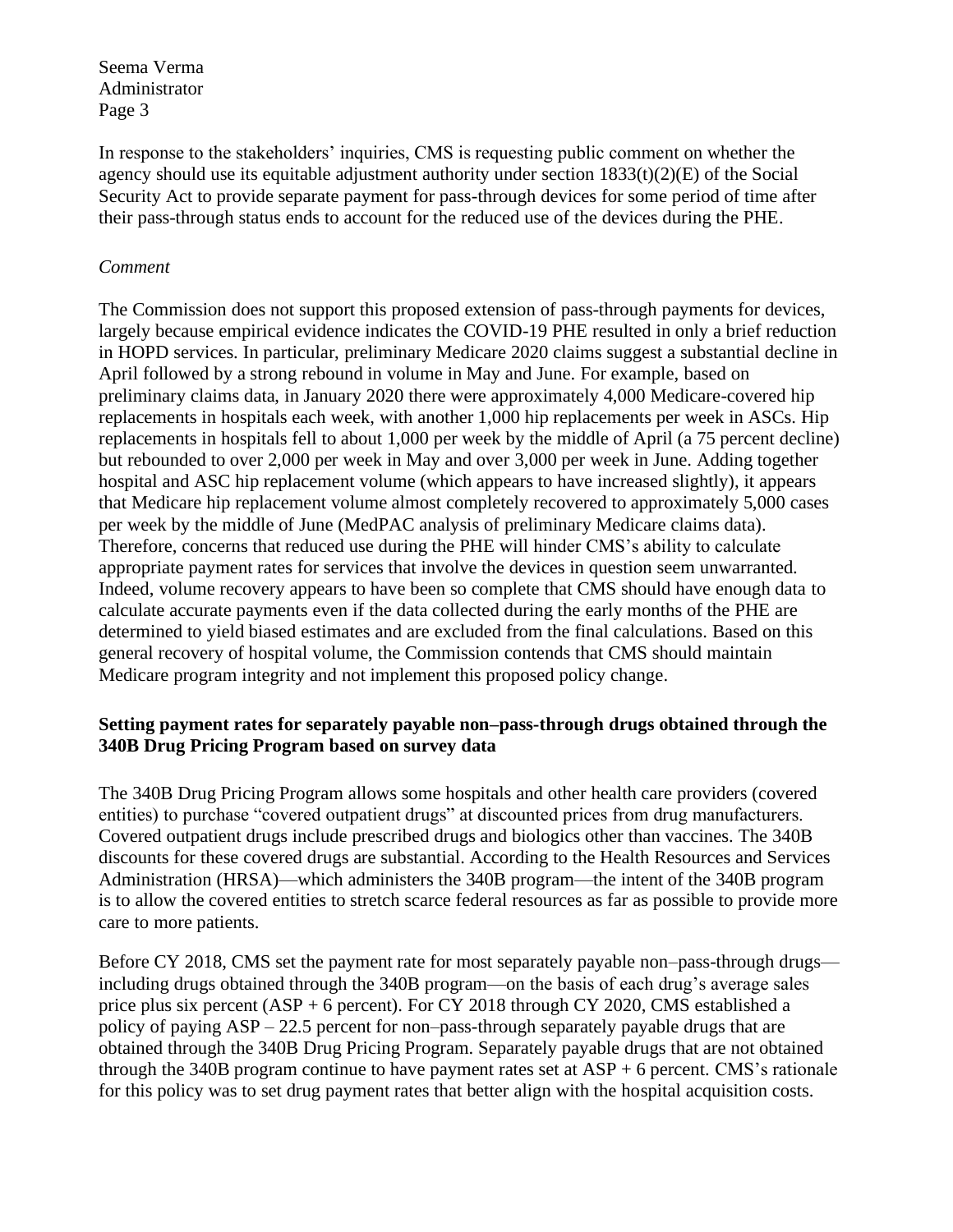The motivation for this policy was concern about the growth in the number of providers participating in the 340B program and the high and growing prices of separately payable drugs under Part B. This policy reduces the revenue that hospitals receive for separately payable drugs under the OPPS. To make this policy budget neutral, CMS increases the payment rates for all OPPS covered services by a uniform percentage.

CMS asserts it is appropriate for the Medicare program to pay for drugs purchased through the 340B program at a rate that approximates what hospitals actually pay to acquire the drugs. CMS's decision to pay for the separately payable drugs obtained through the 340B program at a rate of ASP – 22.5 percent was based on a Commission analysis that estimated a lower bound on the average discount on 340B drugs paid separately under the OPPS of 22.5 percent of ASP.<sup>1</sup> However, CMS sought a more accurate estimate of the cost of acquiring drugs through the 340B program. In response, CMS conducted a survey from April 2019 to May 2020 of 1,422 hospitals that participate in the 340B program. The intent of the survey was to determine the average discount relative to ASP on the drugs these hospitals obtain through the 340B program.

The method of the survey was somewhat complicated, but CMS stated that the method used produced a conservative estimate of the average discount. The final result from this analysis was an estimated average acquisition cost of ASP – 34.7 percent.

CMS believes it is reasonable to assume that a given drug will have similar overhead and handling costs regardless of whether it is obtained through 340B. Also, a drug add-on will ensure a level of payment parity with the add-on that applies to Part B drugs obtained outside the 340B program. Because CMS sets the OPPS payment rates for most separately paid drugs that are obtained outside the 340B program at  $\text{ASP} + 6$  percent, CMS proposes to set the payment rates for separately payable non–pass-through drugs obtained through the 340B program at ASP – 28.7 percent (ASP – 34.7 percent plus 6 percent for overhead and handling costs). Rural sole community hospitals, children's hospitals, and the 11 PPS-exempt cancer hospitals would be exempt from this policy and continue to have the drugs they acquire through the 340B program paid at a rate of  $ASP + 6$  percent.

# *Comment*

The Commission recommended in a March 2016 report to the Congress that OPPS payment rates for all separately payable drugs that hospitals obtain through the 340B program should be reduced by 10 percent of ASP.<sup>2</sup> This policy would allow beneficiaries to share in the savings on  $340B$ drugs through lower coinsurance. We also recommended that the program savings from these reduced payment rates be directed to the Medicare-funded uncompensated care pool, which would target hospitals providing the most care to the uninsured, and in that way benefit indigent patients. Finally, to make sure that dollars in the uncompensated care pool actually go to the hospitals

<sup>1</sup> Medicare Payment Advisory Commission. 2015. *Report to the Congress: Overview of the 340B Drug Pricing Program*. Washington, DC: MedPAC.

<sup>2</sup> Medicare Payment Advisory Commission. 2016. *Report to the Congress: Medicare payment policy*. Washington, DC: MedPAC.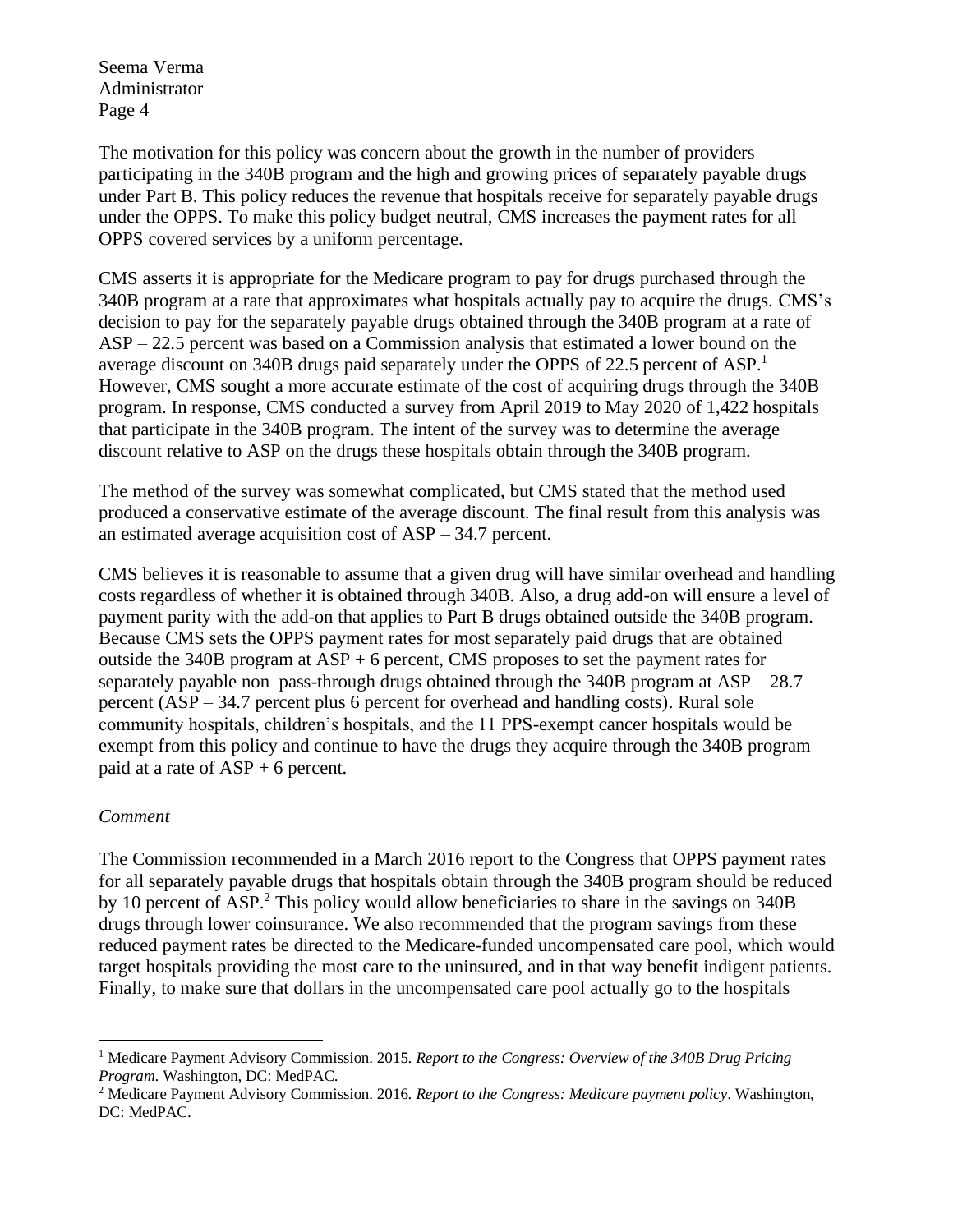providing the most uncompensated care, the Commission recommended that payments be distributed in proportion to the amount of uncompensated care that hospitals provide.

The benefits of our March 2016 recommendation are threefold:

- Beneficiaries would share in the savings from the 340B program.
- Resources would be better targeted to hospitals that provide the most uncompensated care. Currently, the 340B program is not well targeted to hospitals that provide high levels of uncompensated care. For example, we found that 40 percent of 340B hospitals provide less than the median level of uncompensated care.
- 340B hospitals would still be able to make a profit on the covered drugs.

We emphasize that one of the intents of this recommendation is to better target the resources of the 340B program while still allowing the hospitals to continue to earn a profit on covered drugs. We note that CMS's proposal of ASP – 28.7 percent would reduce the financial benefits of the 340B program. To make this proposed policy budget neutral, CMS would have to make an upward adjustment to the OPPS payment rates for the services covered under the OPPS. Therefore, this policy would result in a shift of resources from the hospitals that participate in the 340B program to the hospitals that do not participate.

As a general principal, we agree that Medicare's payments for goods and services should reflect providers' costs, inducing strong incentives for efficiency where possible. Therefore, we understand CMS's rationale for this proposal. In this instance, however, we believe the Commission's March 2016 recommendation described above would better accommodate the broader intent of the 340B program. Legislation would likely be needed to implement the part of our recommendation that directs the savings to the uncompensated care pool because current law would require that the savings be retained within the OPPS to make it budget neutral. In summary, if CMS is unable to implement our recommendation administratively, we encourage CMS to request that the Congress enact the legislation necessary to allow CMS to implement the Commission's recommendation.

# **Phase out the inpatient-only list**

The inpatient-only (IPO) list is a list of Healthcare Common Procedure Coding System (HCPCS) codes that are typically provided in an inpatient setting and cannot be paid under the OPPS. The IPO list currently comprises 1,740 HCPCS codes. In previous years, CMS has received comments from stakeholders recommending that CMS eliminate the IPO list, while other stakeholders have recommended that CMS should maintain the list. Those who advocate for the elimination of the IPO list argue that regulations should not supersede physicians' knowledge and assessments of their patients' conditions and that physicians can appropriately determine whether a procedure can be performed safely in the hospital outpatient setting. In addition, excluding services from coverage under the OPPS could have an adverse effect on advances in surgical care. Stakeholders who advocate for the continuation of the IPO list consider it an important tool to determine which services are appropriate to furnish in the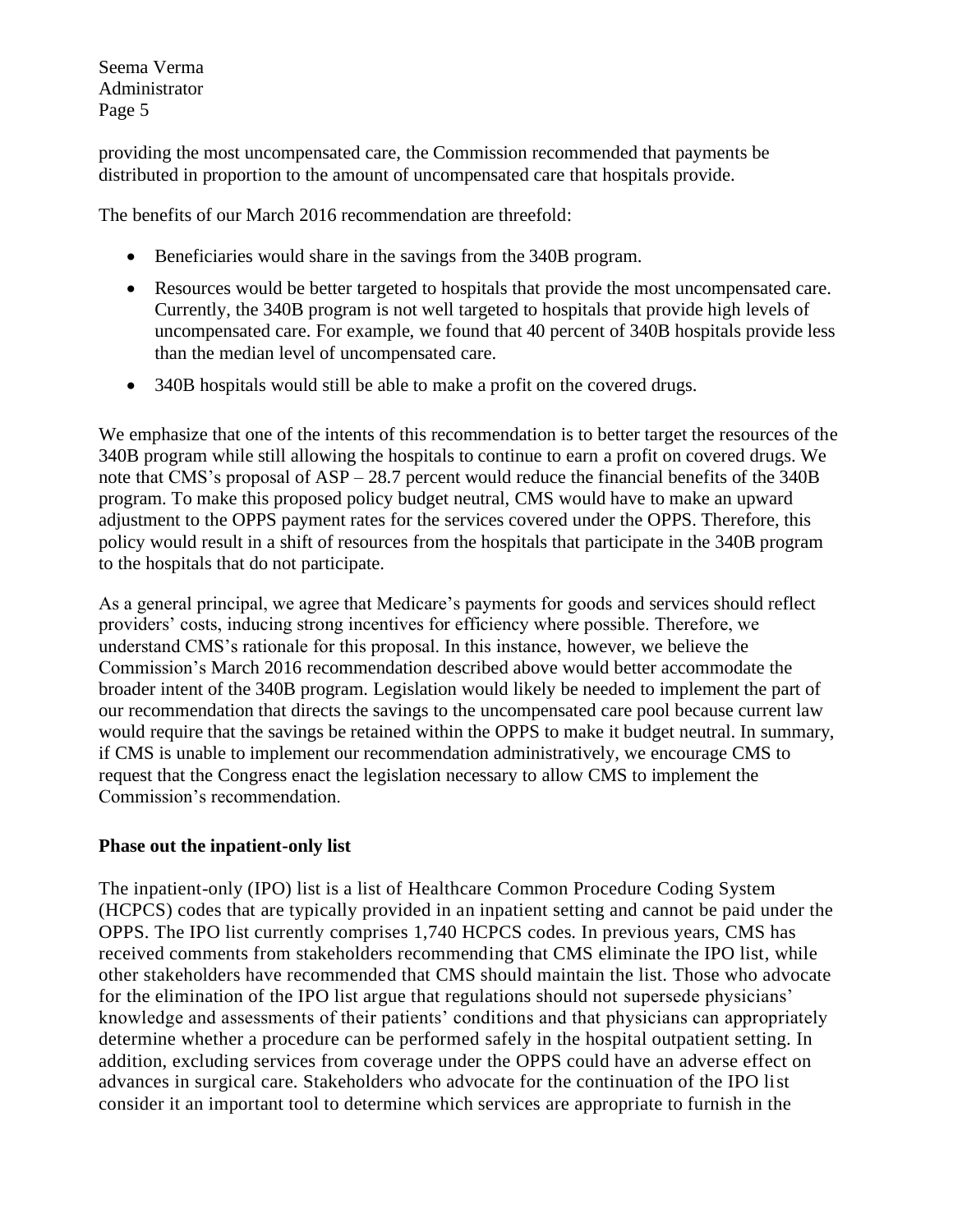outpatient setting and to ensure that Medicare beneficiaries receive care in clinically appropriate settings. In addition, services included on the IPO list are excepted from the twomidnight rule and, therefore, are considered appropriate for inpatient admission and payment under Part A regardless of the expected length of stay.

In this proposed rule, CMS asserts that the IPO list is no longer needed to distinguish the services that require inpatient care from those that can be provided safely in the outpatient setting. Physicians should use their clinical knowledge and judgment, together with the patient's specific needs, to determine the appropriate site of service. CMS also argues that there have been significant developments in the practice of medicine that have allowed numerous services to be safely and effectively provided in the outpatient setting. Finally, CMS argues that the combination of physician judgment, state and local licensure requirements, accreditation requirements, hospital conditions of participation (CoPs), medical malpractice laws, and CMS quality and monitoring initiatives and programs will continue to ensure the safety of patients in both the inpatient and outpatient settings, even in the absence of the IPO list. Therefore, CMS proposes to eliminate the IPO list.

CMS also proposes to phase out the IPO list over a three-year period, beginning January 1, 2021, and ending January 1, 2024. For 2021, CMS proposes to eliminate all 266 musculoskeletal HCPCS codes from the IPO list. CMS chose musculoskeletal procedures as the first group to eliminate from the IPO list because many musculoskeletal procedures have been removed from the IPO list in recent years, such as total knee arthroplasty (TKA) and total hip arthroplasty (THA). In addition, stakeholders have requested that CMS remove other musculoskeletal procedures from the IPO list. CMS is requesting comment on whether three years is an appropriate time frame for the phaseout of the IPO list.

### *Comment*

The Commission understands CMS's motivation for this proposal to eliminate the IPO list, but we believe CMS should proceed cautiously. In the absence of the IPO list, the Commission believes that, in general, clinicians will use their knowledge and judgment to provide patient care in the most appropriate setting. However, there is no guarantee that physicians will always select the most appropriate setting. Factors other than clinical knowledge and judgment, such as financial considerations, can affect these decisions. In addition, errors in judgment can occur. Therefore, CMS should proceed more slowly than a three-year phase out of the IPO list. The Commission's preferred approach is for CMS to remove musculoskeletal services from the IPO list, then allow enough time to determine the share of cases transitioning to an outpatient setting and the effect on beneficiary outcomes (perhaps three years) before making any more substantial changes to the list. We urge similar caution in modifying the ASC covered procedure list in comments later in this letter.

### **Change minimum level of physician supervision required for nonsurgical extended duration therapeutic services from direct supervision to general supervision**

Nonsurgical extended duration therapeutic services (NSEDTS) are services that can last a significant period of time, have a somewhat complicated initiation phase followed by a substantial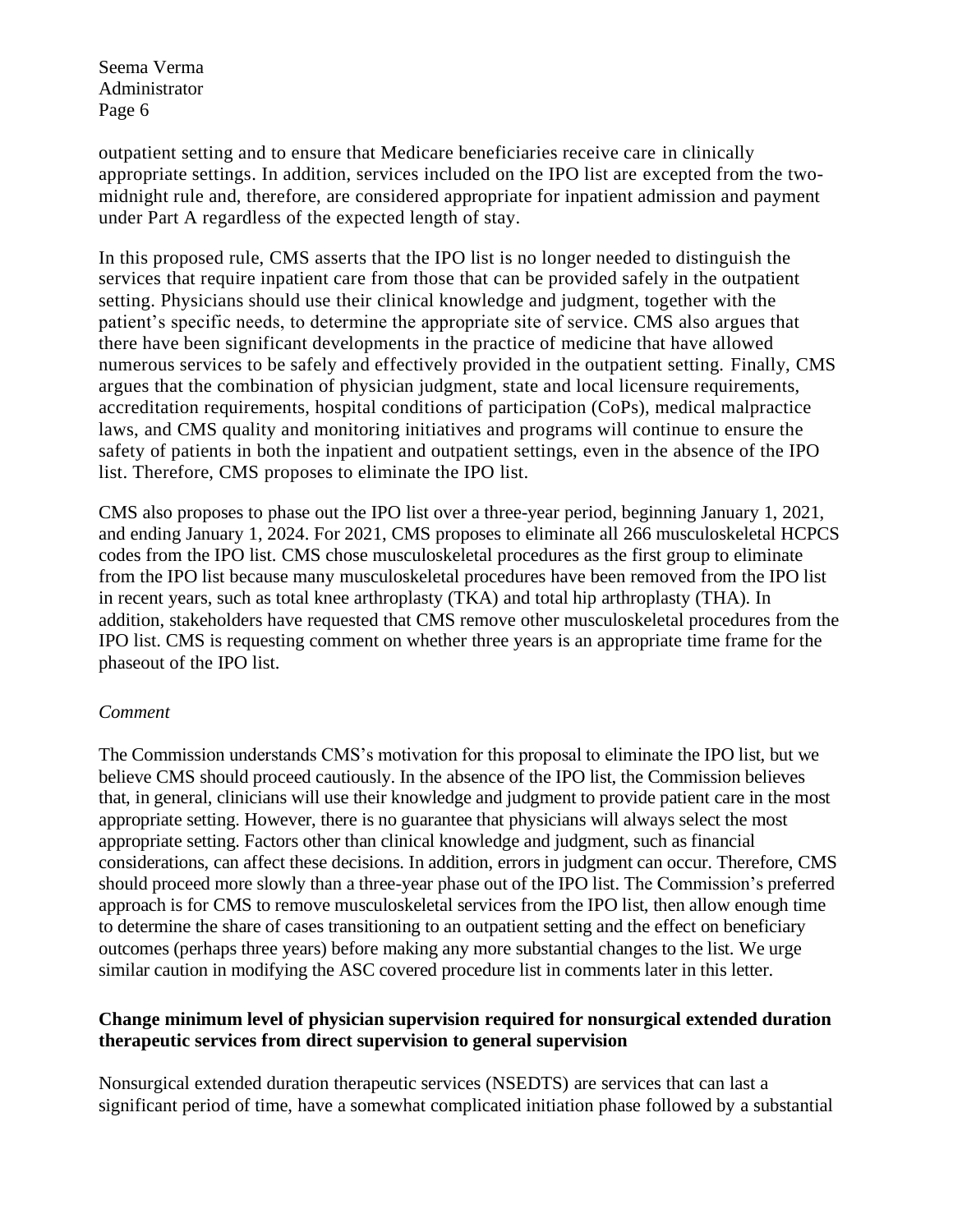monitoring component that is typically performed by auxiliary personnel, have a low risk of requiring the physician's immediate availability after the initiation of the service and are not primarily surgical in nature. Initiation means the beginning portion of the NSEDTS, which ends when the patient is stable and the supervising physician determines that the remainder of the service can be delivered safely under general supervision. The required minimum level of supervision of NSEDTS is direct supervision<sup>3</sup> during the initiation phase, followed by general supervision<sup>4</sup> at the discretion of the supervising physician or appropriate nonphysician practitioner.

On March 31, 2020, in response to the coronavirus pandemic, CMS issued an interim final rule with comment period (IFC) that included a change in the minimum supervision requirements for the initiation phase of NSEDTS from direct to general for the duration of the PHE. The purpose of this change is to give providers additional flexibility to handle the burdens created by the PHE.

CMS proposes to make permanent the change in the minimum level of supervision of NSEDTS created under the IFC released on March 31, 2020. CMS believes making this change permanent would be beneficial to patients and hospital outpatient providers because it would allow greater flexibility in providing these services and reduce provider burden, which would improve access to NSEDTS. In addition, hospitals continue to be subject to CoPs that complement the general supervision requirements for hospital outpatient therapeutic services, including NSEDTS, to ensure that Medicare patients receive services that are properly supervised.

### *Comment*

The Commission believes that CMS should use clinical judgement regarding the patient's safety when deciding the most appropriate supervision level for outpatient therapeutic services, including NSEDTS, and that its clinical determination should apply to all hospitals. In general, we support CMS's proposal to make general supervision the minimum required level of supervision for all phases of NSEDTS provided in the hospital outpatient setting, as it would reduce provider burden and would likely reduce the payment rates for these services. However, we believe that CMS should perform due diligence in monitoring the quality of NSEDTS under general supervision, particularly for those services most likely to involve the risk of life-threatening complications.

# **Allow direct supervision of pulmonary rehabilitation services, cardiac rehabilitation services, and intensive cardiac rehabilitation services using interactive telecommunications technology**

Section 1861(eee)(2)(B) of the Social Security Act establishes that for cardiac rehabilitation, intensive cardiac rehabilitation, and pulmonary rehabilitation programs that are furnished in a physician's office or an HOPD, a physician must be immediately available and accessible for

<sup>3</sup> *Direct supervision* means that the physician or nonphysician practitioner must be immediately available to furnish assistance and direction throughout the performance of the procedure. It does not mean that the physician or nonphysician practitioner must be present in the room when the procedure is performed.

<sup>4</sup> *General supervision* means the procedure is furnished under the physician's overall direction and control, but the physician's presence is not required during the performance of the procedure. Under general supervision, the training of the nonphysician personnel who actually perform the procedure and the maintenance of the necessary equipment and supplies are the continuing responsibility of the physician.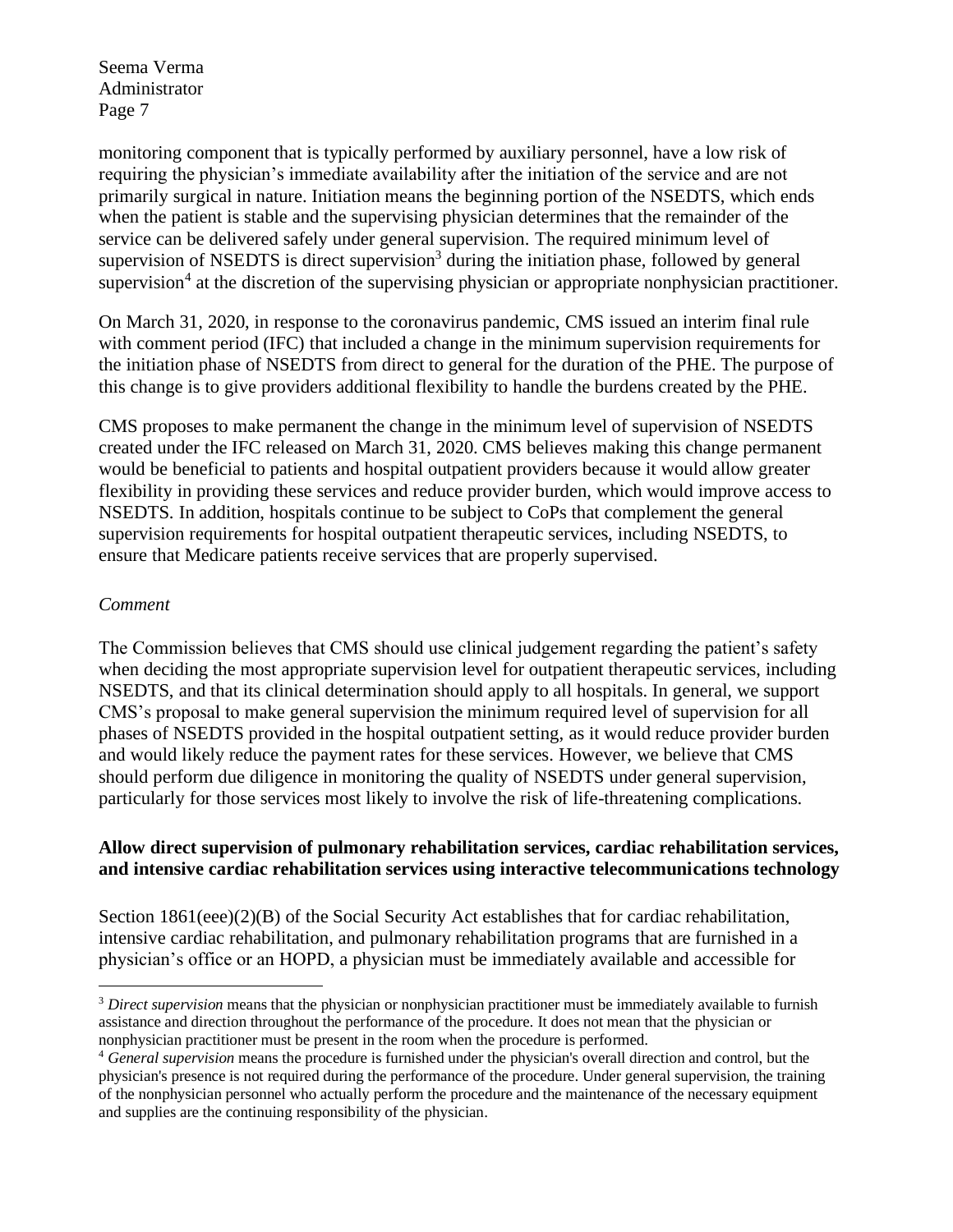consultation and medical emergencies at all times. This requirement for immediate availability of a physician indicates that direct physician supervision is required for these services.<sup>5</sup> In the IFC issued March 31, 2020, CMS implemented a policy for the duration of the COVID-19 PHE that allows the direct supervision requirement for these services to be met by the virtual presence of the supervising physician through audio/visual real-time telecommunications technology when use of that technology is indicated to reduce exposure risks to COVID-19 for the beneficiary or health care providers.

CMS asserts that the use of the virtual presence of physicians through the use of audio and visual telecommunications technology could improve access for patients and reduce provider burden after the end of the PHE. Therefore, CMS proposes to change regulations so that beginning January 1, 2021, direct supervision of these rehabilitation services can include the virtual presence of the physician through audio/visual real-time telecommunications technology, subject to the clinical judgment of the supervising physician.

### *Comment*

The Commission understands that use of audio/visual telecommunications technology to provide direct supervision of these rehabilitation services has the potential to improve patient access and reduce provider burden. However, the literature the Commission reviewed in our March 2018 report to the Congress indicates that use of telehealth services offers a mixed picture. Some studies found that telehealth services can improve access to care, reduce costs, and improve quality. Other studies caution that expanded use of telehealth could harm quality or increase spending.<sup>6</sup> Moreover, it is not clear that the technology will always perform as needed, as malfunctions of the equipment can occur, raising the possibility of increased frequency of adverse events for patients receiving these services. Therefore, the Commission believes that CMS should delay making this change in direct supervision policy permanent. CMS could use information about the performance of the telecommunications technology during the COVID-19 PHE to determine whether use of telecommunications technology during these services consistently performs when needed and does not increase the rate of adverse events. If CMS finds that the direct supervision of these services using the telecommunications technology produces satisfactory clinical results and maintains program integrity without increasing Medicare program spending, the Commission would support making this policy permanent.

# **Options for modifying the approach to adding surgical procedures to the list of covered surgical procedures under the ASC payment system**

CMS maintains the ASC covered procedures list (CPL) as a formal indicator of the surgical procedures that are covered under the ASC payment system. Under regulations at 42 CFR 416.166, surgical

<sup>5</sup> *Direct supervision* means that the physician or nonphysician practitioner must be immediately available to furnish assistance and direction throughout the performance of the procedure. It does not mean that the physician or nonphysician practitioner must be present in the room when the procedure is performed.

<sup>6</sup> Medicare Payment Advisory Commission. 2018. *Report to the Congress: Medicare payment policy*. Washington, DC: MedPAC.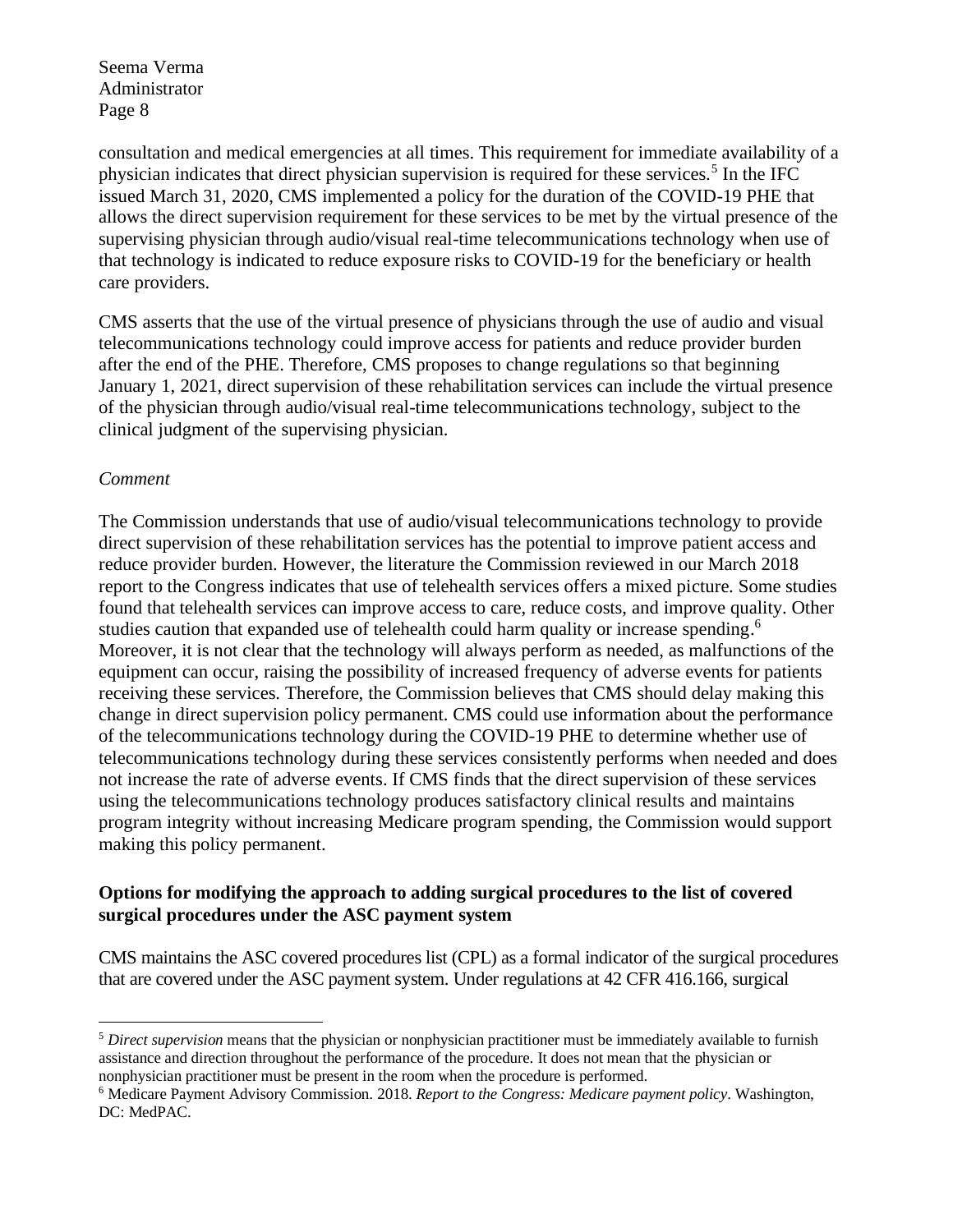procedures in the ASC CPL are those that meet the general standards specified in 42 CFR 416.166(b) and are not excluded under the eight general exclusion criteria in 42 CFR 416.166(c).

Since CMS implemented the current ASC payment system in 2008, the agency has excluded procedures that would pose a significant safety risk to the typical Medicare beneficiary if performed in the ASC setting. Since then, advances in medical technology have expanded the list of services that can be safely provided in the ASC setting. In response, CMS has steadily added to the services in the ASC CPL. CMS now believes that medical technology and the level of safety in ASCs have advanced to the point that the regulations in 42 CFR 416.166 that guide its decisions about which procedures to include in the ASC CPL can be modified to substantially increase the procedures included in the ASC CPL. In particular, CMS proposes two options for modifying its approach to adding surgical procedures to the ASC CPL: (1) A nomination process and (2) a broader approach under which CMS would revise the regulations in 42 CFR 416.166.

The nomination approach would involve soliciting recommendations from external stakeholders, such as medical specialty societies, for procedures that may be suitable additions to the ASC CPL. CMS proposes that stakeholders would have to submit nominations by March 1 of each year to be considered for inclusion in the ASC CPL the following year. CMS would evaluate the nominated procedures based on the applicable statutory and regulatory requirements. CMS would present the decisions about the nominated procedures in the next final rule.

Under the nomination approach, CMS would consider whether the nominated procedures meet the requirements for covered surgical procedures under 42 CFR 416.166. However, CMS proposes to make two modifications to those regulations. One modification would eliminate the general exclusion requirements in 42 CFR 416.166(c)(1) through (c)(5). These regulations exclude from the ASC CPL procedures that have any of these five characteristics:

- generally result in extensive blood loss,
- require major or prolonged invasion of body cavities,
- directly involve major blood vessels,
- are generally emergent or life-threatening,
- commonly require systemic thrombolytic therapy.

The other modification results from the proposed elimination of the IPO list, which we discussed earlier in this letter. Regulation 42 CFR 416.166 $(c)(6)$  prevents procedures that are on the IPO list from being on the ASC CPL. In response to the proposed elimination of the IPO list beginning January 1, 2021, CMS proposes to modify 42 CFR 416.166(c)(6) so that procedures that require inpatient care as of December 31, 2020, would not be allowed to be on the ASC CPL. CMS argues that eliminating the five general exclusions in 42 CFR 416.166(c)(1) through (c)(5) is appropriate because the general standards in 42 CFR 416.166(b) combined with appropriate patient selection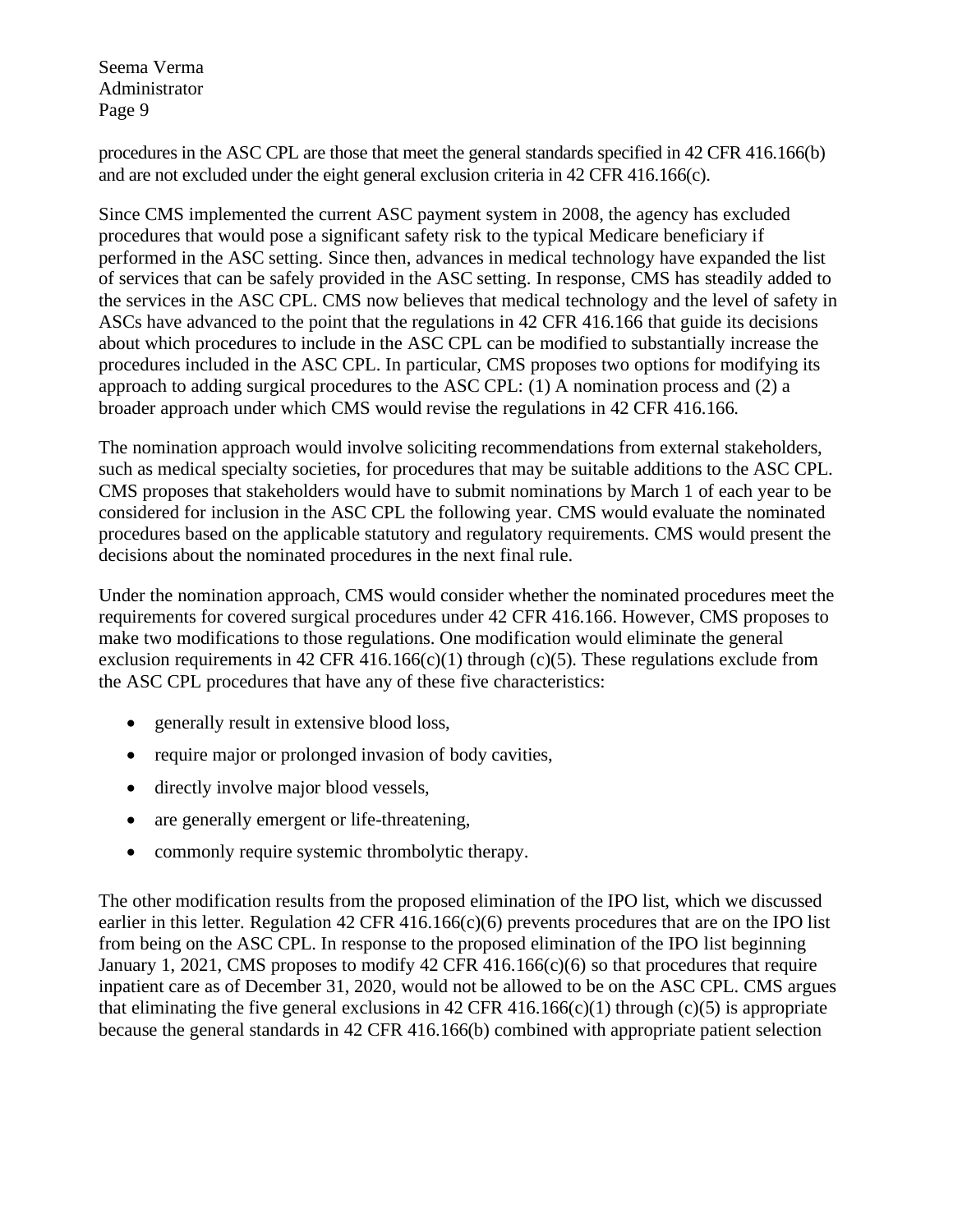and medical judgment by physicians would provide sufficient guardrails to ensure safe provision of these services in an ambulatory setting. 7

The other alternative that CMS proposes is similar to the nomination approach, except CMS would only modify the exclusion requirements in 42 CFR 416.166(c)(1) through  $c(6)$  and would not have any nomination process. Specifically, CMS would eliminate the requirements in 42 CFR  $416.166(c)(1)$  through (c)(5) and modify  $42$  CFR  $416.166(c)(6)$  so that procedures that require inpatient care as of December 31, 2020, would not be allowed to be on the ASC CPL. CMS believes it is appropriate to soften the exclusion requirements because the general standards combined with appropriate patient selection and medical judgment are sufficient to ensure that the procedures can be performed safely in an ambulatory setting. This change to the exclusion requirements would substantially increase the number of procedures on the ASC CPL, as CMS estimates that 270 procedures would be added to the ASC CPL in 2021.

### *Comment*

The Commission generally supports giving providers more autonomy in the decisions about the appropriate setting for providing surgical procedures. However, consistent with our comments above in which we urge CMS to proceed cautiously in paring back the IPO list, here we implore CMS to proceed carefully to ensure patient safety. Because of concerns over patient safety, the Commission prefers the nomination alternative, which includes a system of formal public assessment and comment that would not be part of the alternative that only changes the regulations. In addition, the nomination alternative should include a requirement that any individual or group that nominates a procedure or procedures for inclusion in the ASC CPL should not be involved in the process of approving the nominated procedure or procedures to the list.

### **Require prior authorization for some hospital outpatient services to control unnecessary increases in volume in the hospital outpatient setting**

As part of its responsibility to protect the Medicare Trust Funds, CMS analyzes hospital outpatient claims to assess whether the volume of any service is increasing at a rate that the agency believes is unnecessarily high. CMS previously identified four categories of largely cosmetic services that CMS believed had unnecessarily high volume growth. CMS now requires providers to submit prior authorization requests to CMS before furnishing the services in question and submitting claims. In this proposed rule, CMS identifies two additional service categories that CMS believes have had unnecessarily large volume increases: (1) cervical fusion with disc removal and (2) implant of spinal neurostimulators. CMS considers the growth in volume for these services to be unnecessarily high and consequently proposes to require that providers submit prior authorization requests before providing services represented by five HCPCS codes (22551, 22552, 63650, 63685, and 63688).

<sup>&</sup>lt;sup>7</sup> The general standards in 42 CFR 416.166(b) indicate that services on the ASC CPL must be services that are separately paid under the OPPS that would not be expected to pose a significant safety risk to a Medicare beneficiary when performed in an ASC, and for which standard medical practice dictates that the beneficiary would not typically be expected to require active medical monitoring and care at midnight following the procedure.